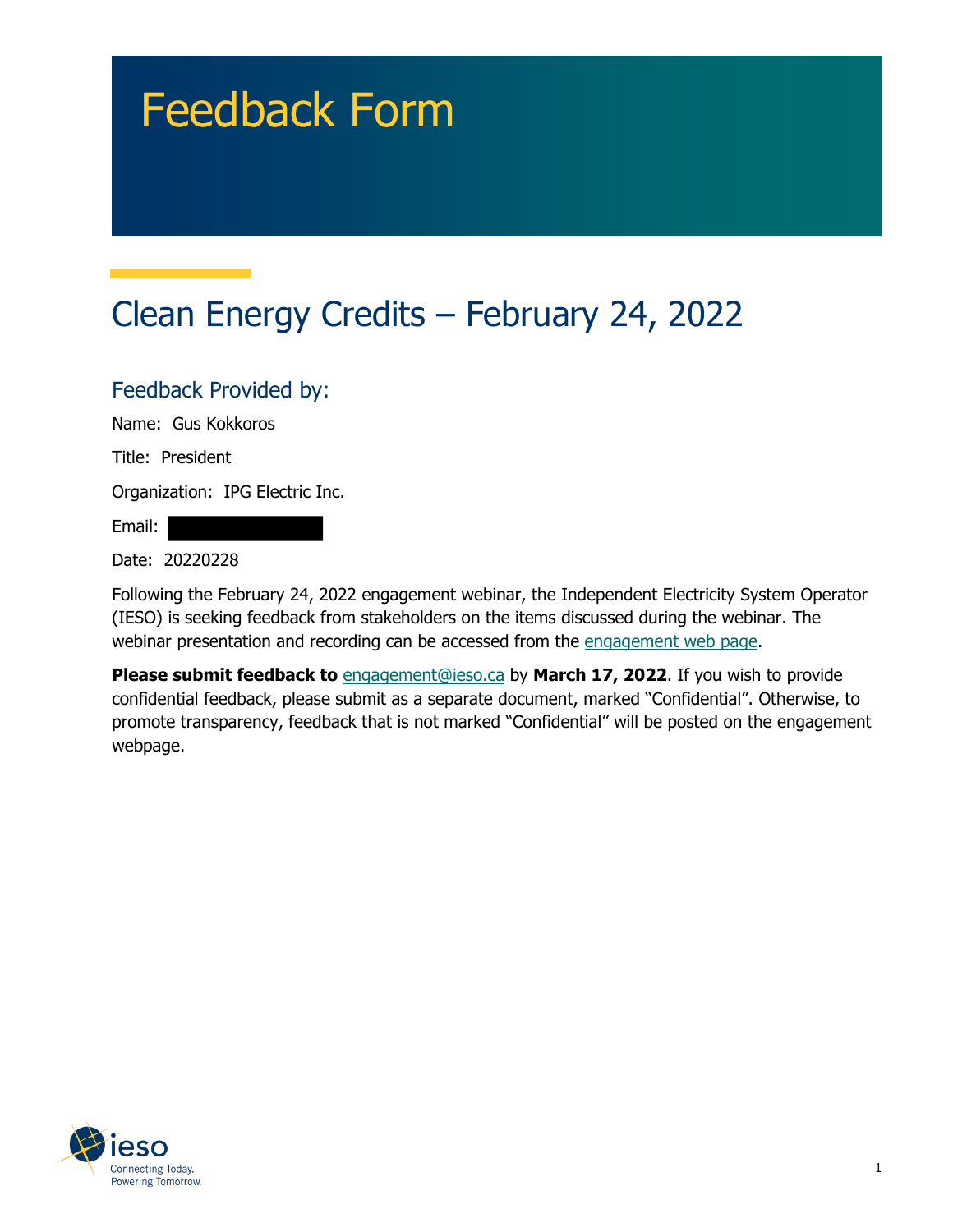### Opportunities & Challenges

| <b>Topic</b>                                                                                                                      | <b>Feedback</b>                                                                                                                                                                                                                                                                                                                                                                                                                                                                                                                                                                                                                                                                                                                                                                                                                                            |
|-----------------------------------------------------------------------------------------------------------------------------------|------------------------------------------------------------------------------------------------------------------------------------------------------------------------------------------------------------------------------------------------------------------------------------------------------------------------------------------------------------------------------------------------------------------------------------------------------------------------------------------------------------------------------------------------------------------------------------------------------------------------------------------------------------------------------------------------------------------------------------------------------------------------------------------------------------------------------------------------------------|
| What are the key opportunities and<br>challenges the IESO should be aware of<br>in developing a voluntary clean energy<br>market? | The IESO's task herein as a result a Ministry directive has<br>the potential to simultaneously displace carbon intensive<br>power generation AND create jobs. It is incredibly<br>important to realize that any Environmental Attributes<br>which the IESO is in possession of (such as those from the<br>FIT contracts) not enter the CEC market contemplated.<br>They will have a direct and negative effect on the intent of<br>the Directive. Any EA which enter the market will devalue<br>the CEC through simple demand/supply economic theory.<br>The IESO must consider this before allowing any pre-<br>existing EAs into the market. Finally, as the value of the<br>CEC reduces so too does the incentive to produce new and<br>additional CEC yielding projects which will directly and<br>negatively affect the number of jobs being created. |

#### Design considerations

| <b>Topic</b>                            | <b>Feedback</b>                                               |
|-----------------------------------------|---------------------------------------------------------------|
| Which design considerations outlined in | This market itself is a great thing to be considering at this |
| this presentation are most important to | time. Congratulation to the IESO for commencing this          |
| you and why?                            | endeavour.                                                    |

| <b>Topic</b>                                                 | <b>Feedback</b>                                                                                                                                                                                                                                         |
|--------------------------------------------------------------|---------------------------------------------------------------------------------------------------------------------------------------------------------------------------------------------------------------------------------------------------------|
| What other design considerations should<br>IESO be aware of? | 1) What are the incentives for utility customers to be<br>proponents in the CEC market? 2) Will community<br>solar projects have a role to play? 3) The value<br>should be in the CEC and construction, not the 3rd<br>party evaluations (consultants). |

### Engagement Process

| <b>Topic</b>                            | <b>Feedback</b>                                            |
|-----------------------------------------|------------------------------------------------------------|
| Which stakeholder groups and/or design  | Online access to programs through the Beacon system has    |
| topics are most important to include in | failed in my opinion. Online rollout of the program should |
| the planned focus group discussions?    | not make the same mistakes as Beacon.                      |